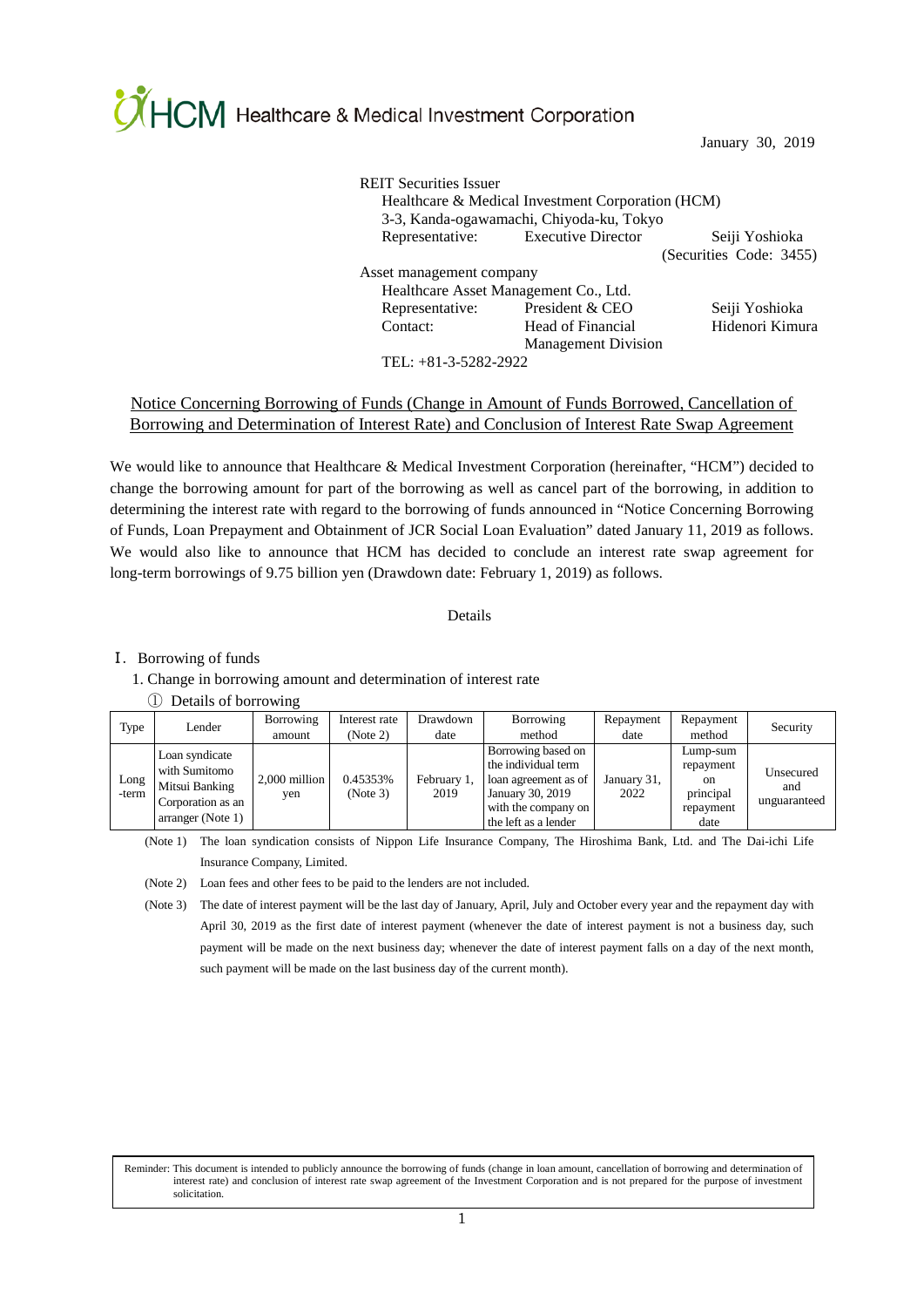## **OHCM** Healthcare & Medical Investment Corporation

#### <Reference>

Details upon the announcement of "Notice Concerning Borrowing of Funds, Loan Prepayment and Obtainment of JCR Social Loan Evaluation" dated January 11, 2019.

| Type          | Lender                                                                             | Borrowing<br>amount  | Interest rate<br>(Note 1)       | Drawdown<br>date    | Borrowing<br>method                                                                                                                  | Repayment<br>date   | Repayment<br>method                                                      | Security                         |
|---------------|------------------------------------------------------------------------------------|----------------------|---------------------------------|---------------------|--------------------------------------------------------------------------------------------------------------------------------------|---------------------|--------------------------------------------------------------------------|----------------------------------|
| Long<br>-term | Loan syndicate<br>with Sumitomo<br>Mitsui Banking<br>Corporation as an<br>arranger | 3,000 million<br>yen | Fixed interest<br>rate (Note 2) | February 1,<br>2019 | Borrowing based on<br>the individual term<br>loan agreement as of<br>January 30, 2019<br>with the company on<br>the left as a lender | January 31,<br>2022 | Lump-sum<br>repayment<br><sub>on</sub><br>principal<br>repayment<br>date | Unsecured<br>and<br>unguaranteed |

(Note 1) Loan fees and other fees to be paid to the lenders are not included

(Note 2) Interest rate will be determined by the drawdown date based on the contract concluded with the lender. Interest rate will be announced as soon as it is determined.

② Reason for change in the borrowing amount

To decrease the borrowing amount and instead allocate cash on hand for the acquisition of real estate trust beneficiary rights of 8 properties based on the determination of the amount of funds to be raised through issuance of new investment units through public offering announced in "Notice Concerning Issuance of New Investment Units and Secondary Offering of Investment Units" dated January 11, 2019.

#### 2. Cancellation of borrowing

① Details of borrowing to be cancelled

| Type           | Lender                                    | Borrowing<br>amount  | Interest rate                                                             | Drawdown<br>date    | Borrowing<br>method                                                                                                                  | Repayment<br>date   | Repayment<br>method                                           | Security                         |
|----------------|-------------------------------------------|----------------------|---------------------------------------------------------------------------|---------------------|--------------------------------------------------------------------------------------------------------------------------------------|---------------------|---------------------------------------------------------------|----------------------------------|
| Short<br>-term | Sumitomo<br>Mitsui Banking<br>Corporation | 1.000<br>million yen | Base<br>interest rate<br>1-month<br>Japanese<br>Yen<br>$TIBOR$ +<br>0.25% | February 1,<br>2019 | Borrowing based on<br>the individual term<br>loan agreement as of<br>January 30, 2019<br>with the company on<br>the left as a lender | January 31,<br>2020 | Lump-sum<br>repayment<br>on<br>principal<br>repayment<br>date | Unsecured<br>and<br>unguaranteed |

### ② Reason for cancellation of borrowing

To decrease the borrowing amount and instead allocate cash on hand for the acquisition of real estate beneficiary rights of 8 properties based on the determination of the amount of funds to be raised through issuance of new investment units through public offering announced in "Notice Concerning Issuance of New Investment Units and Secondary Offering of Investment Units" dated January 11, 2019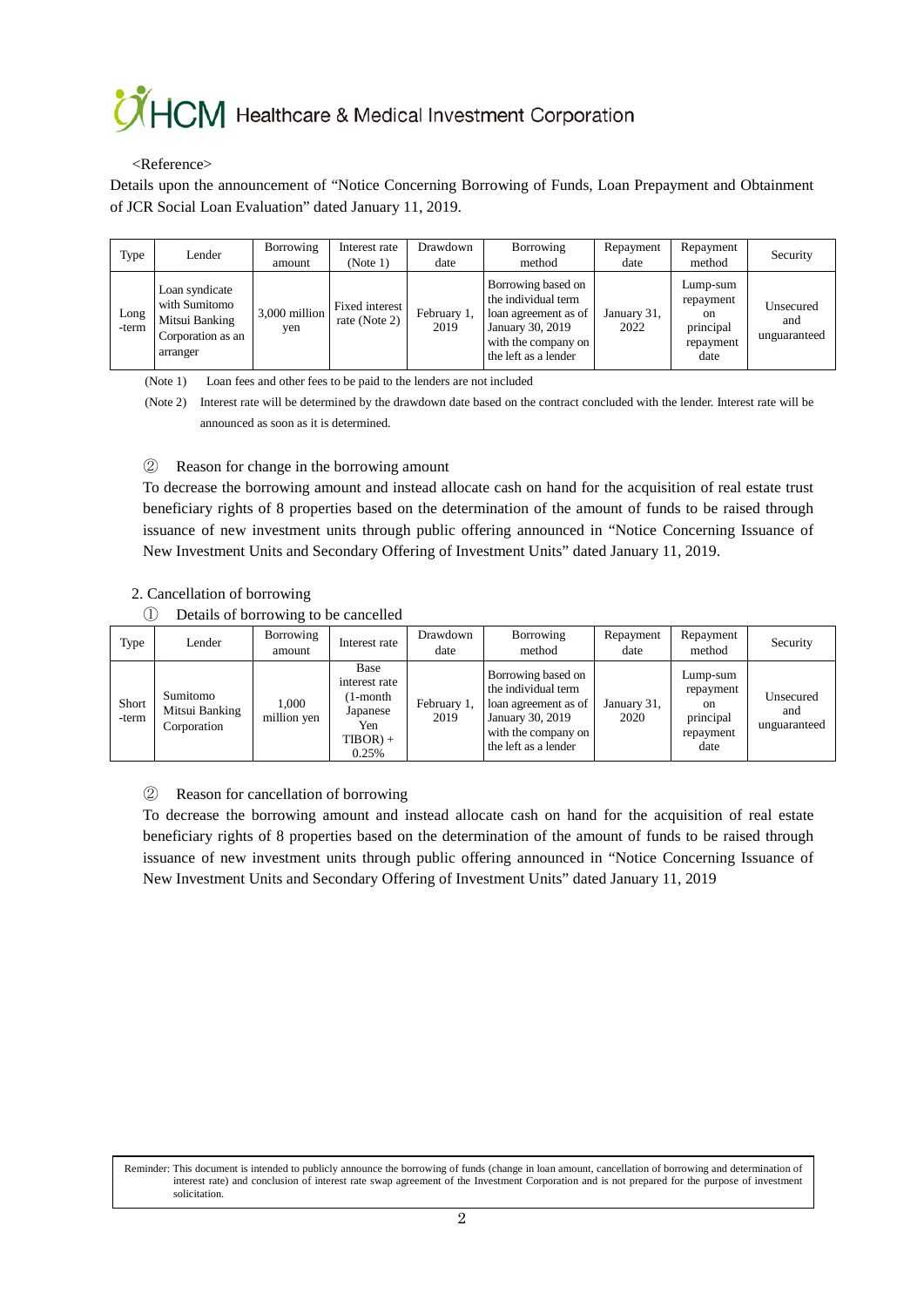# $\mathcal{O}\left(\frac{1}{2}\right)$  Healthcare & Medical Investment Corporation II. Conclusion of interest rate swap agreement

#### 1. Purpose of conclusion

To fix interest payments and hedge risk of interest-rate fluctuation for the borrowing based on the individual term loan agreement concluded on January 30, 2019 as described in "2. Details of conclusion" below.

#### 2. Details of conclusion

<Borrowing with conclusion of interest rate swap agreement (1) (hereinafter "Targeted Borrowing (1)") >

| Type          | Lender                                                                                           | Borrowing<br>amount  | Interest rate<br>(Note 2)                                                           | Drawdown<br>date    | Borrowing<br>method                                                                                                                  | Repayment<br>date   | Repayment<br>method                                                      | Security                         |
|---------------|--------------------------------------------------------------------------------------------------|----------------------|-------------------------------------------------------------------------------------|---------------------|--------------------------------------------------------------------------------------------------------------------------------------|---------------------|--------------------------------------------------------------------------|----------------------------------|
| Long<br>-term | Loan syndication<br>with Sumitomo<br>Mitsui Banking<br>Corporation as an<br>arranger<br>(Note 1) | 4.000<br>million yen | Base interest<br>rate (1-month)<br>Japanese Yen<br>$TIBOR$ ) +<br>0.35%<br>(Note 3) | February 1,<br>2019 | Borrowing based on<br>the individual term<br>loan agreement as of<br>January 30, 2019<br>with the company on<br>the left as a lender | January 31,<br>2023 | Lump-sum<br>repayment<br><sub>on</sub><br>principal<br>repayment<br>date | Unsecured<br>and<br>unguaranteed |

(Note 1) The loan syndication consists of Sumitomo Mitsui Trust Bank, Limited, Sumitomo Mitsui Banking Corporation, Resona

Bank, Limited, The Nishi-Nippon City Bank, Ltd., Shinkin Central Bank, The Bank of Fukuoka, Ltd. and The Gunma Bank, Ltd.

- (Note 2) Loan fees and other fees to be paid to the lenders are not included.
- (Note 3) The interest rate applied to Targeted Borrowing (1) will be fixed at 0.41988% in effect based on the following interest rate swap agreement.

#### <Interest rate swap agreement for Targeted Borrowing (1)>

| <b>Counterparty</b>           | Sumitomo Mitsui Trust Bank, Limited                                                                                                                                                                                                                                                                                                                                                                                   |
|-------------------------------|-----------------------------------------------------------------------------------------------------------------------------------------------------------------------------------------------------------------------------------------------------------------------------------------------------------------------------------------------------------------------------------------------------------------------|
| <b>2</b> Assumed principal    | 4,000 million yen                                                                                                                                                                                                                                                                                                                                                                                                     |
| <b>3</b> Interest rate        | Fixed interest rate for payment 0.06988%<br>Variable interest rate received JBA One-month Japanese yen TIBOR<br>However, the variable interest rate received applied to initial payment (period of application: from February 1, 2019<br>to February 28, 2019) will be the base interest rate corresponding to the relevant period calculated by linear<br>proration based on the Japanese yen TIBOR released by JBA. |
| 4) Start date                 | February 1, 2019                                                                                                                                                                                                                                                                                                                                                                                                      |
| 5)End date                    | January 31, 2023                                                                                                                                                                                                                                                                                                                                                                                                      |
| 6 Date of interest<br>payment | The last day of every month and the repayment day of the principal with February 28, 2019 as the first date of<br>interest payment (whenever the date of interest payment is not a business day, such payment will be made on the<br>next business day; whenever the date of interest payment falls on a day of the next month, such payment will be<br>made on the last business day of the current month).          |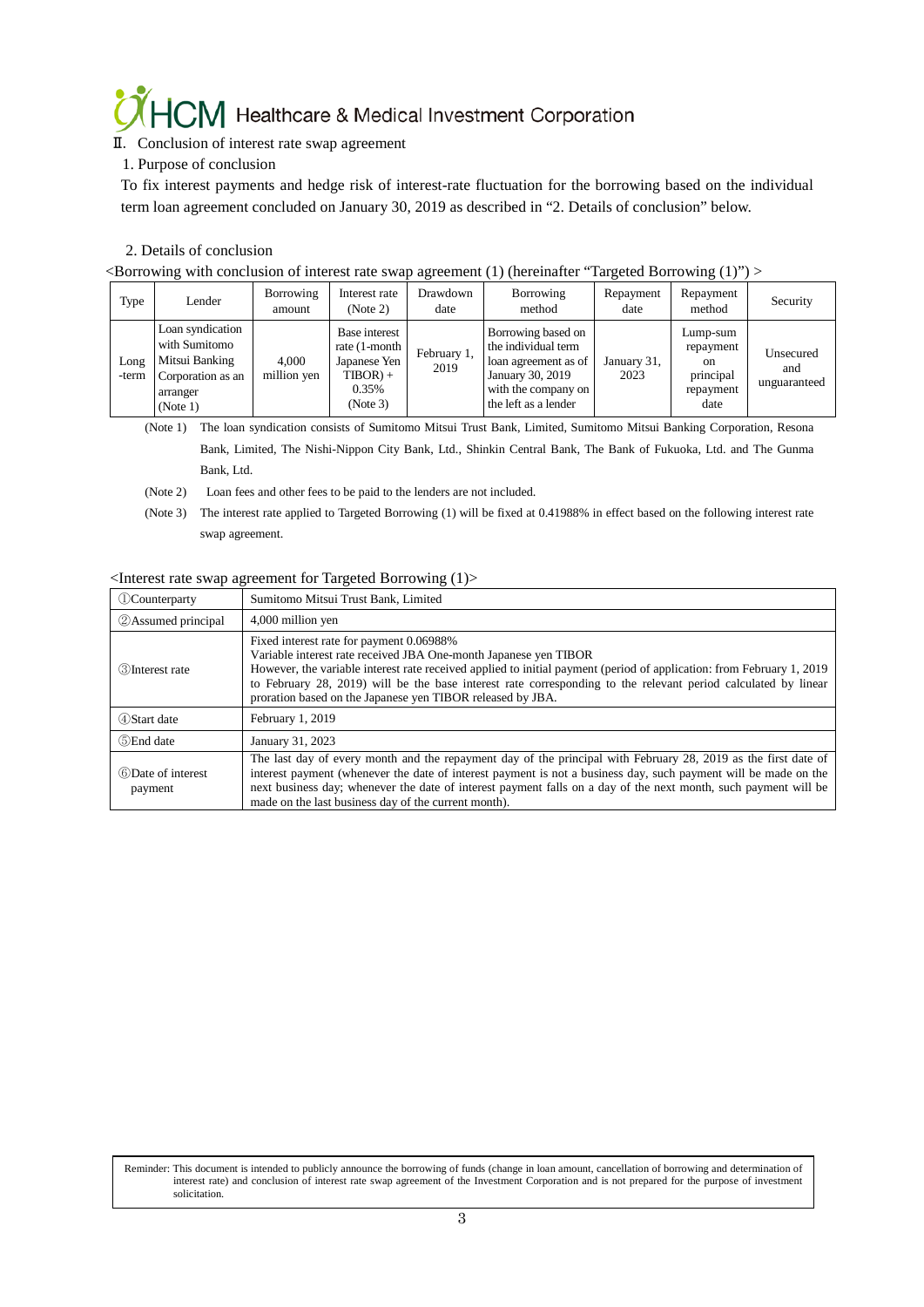# CHCM Healthcare & Medical Investment Corporation

| Type          | Lender                                                                                           | Borrowing<br>amount  | Interest rate<br>(Note 2)                                                             | Drawdown<br>date    | Borrowing<br>method                                                                                                                  | Repayment<br>date   | Repayment<br>method                                                      | Security                         |
|---------------|--------------------------------------------------------------------------------------------------|----------------------|---------------------------------------------------------------------------------------|---------------------|--------------------------------------------------------------------------------------------------------------------------------------|---------------------|--------------------------------------------------------------------------|----------------------------------|
| Long<br>-term | Loan syndication<br>with Sumitomo<br>Mitsui Banking<br>Corporation as an<br>arranger<br>(Note 1) | 5.750<br>million yen | Base<br>interest rate<br>1-month<br>Japanese<br>Yen<br>$TIBOR$ +<br>0.45%<br>(Note 3) | February 1,<br>2019 | Borrowing based on<br>the individual term<br>loan agreement as of<br>January 30, 2019<br>with the company on<br>the left as a lender | January 31,<br>2024 | Lump-sum<br>repayment<br><sub>on</sub><br>principal<br>repayment<br>date | Unsecured<br>and<br>unguaranteed |

#### $\leq$ Borrowing with conclusion of interest rate swap agreement (2) (hereinafter "Targeted Borrowing (2)")  $\geq$

(Note 1) The loan syndication consists of Sumitomo Mitsui Banking Corporation, Sumitomo Mitsui Trust Bank, Limited, Resona Bank, Limited, The Nishi-Nippon City Bank, Ltd., Shinkin Central Bank, The Bank of Fukuoka, Ltd., The Gunma Bank,

Ltd. and The 77 Bank, Ltd.

(Note 2) Loan fees and other fees to be paid to the lenders are not included.

(Note 3) The interest rate applied to Targeted Borrowing (2) will be fixed at 0.539% in effect based on the following interest rate swap agreement.

<Interest rate swap agreement for Targeted Borrowing (2)>

| <b><i><u>DCounterparty</u></i></b> | Sumitomo Mitsui Trust Bank, Limited                                                                                                                                                                                                                                                                                                                                                                                 |
|------------------------------------|---------------------------------------------------------------------------------------------------------------------------------------------------------------------------------------------------------------------------------------------------------------------------------------------------------------------------------------------------------------------------------------------------------------------|
| 2 Assumed principal                | 5,750 million yen                                                                                                                                                                                                                                                                                                                                                                                                   |
| 3) Interest rate                   | Fixed interest rate for payment 0.089%<br>Variable interest rate received JBA One-month Japanese yen TIBOR<br>However, the variable interest rate received applied to initial payment (period of application: from February 1, 2019<br>to February 28, 2019) will be the base interest rate corresponding to the relevant period calculated by linear proration<br>based on the Japanese yen TIBOR released by JBA. |
| 4) Start date                      | February 1, 2019                                                                                                                                                                                                                                                                                                                                                                                                    |
| 5)End date                         | January 31, 2024                                                                                                                                                                                                                                                                                                                                                                                                    |
| 6 Date of interest<br>payment      | The last day of every month and the repayment day of the principal with February 28, 2019 as the first date of interest<br>payment (whenever the date of interest payment is not a business day, such payment will be made on the next<br>business day; whenever the date of interest payment falls on a day of the next month, such payment will be made on<br>the last business day of the current month).        |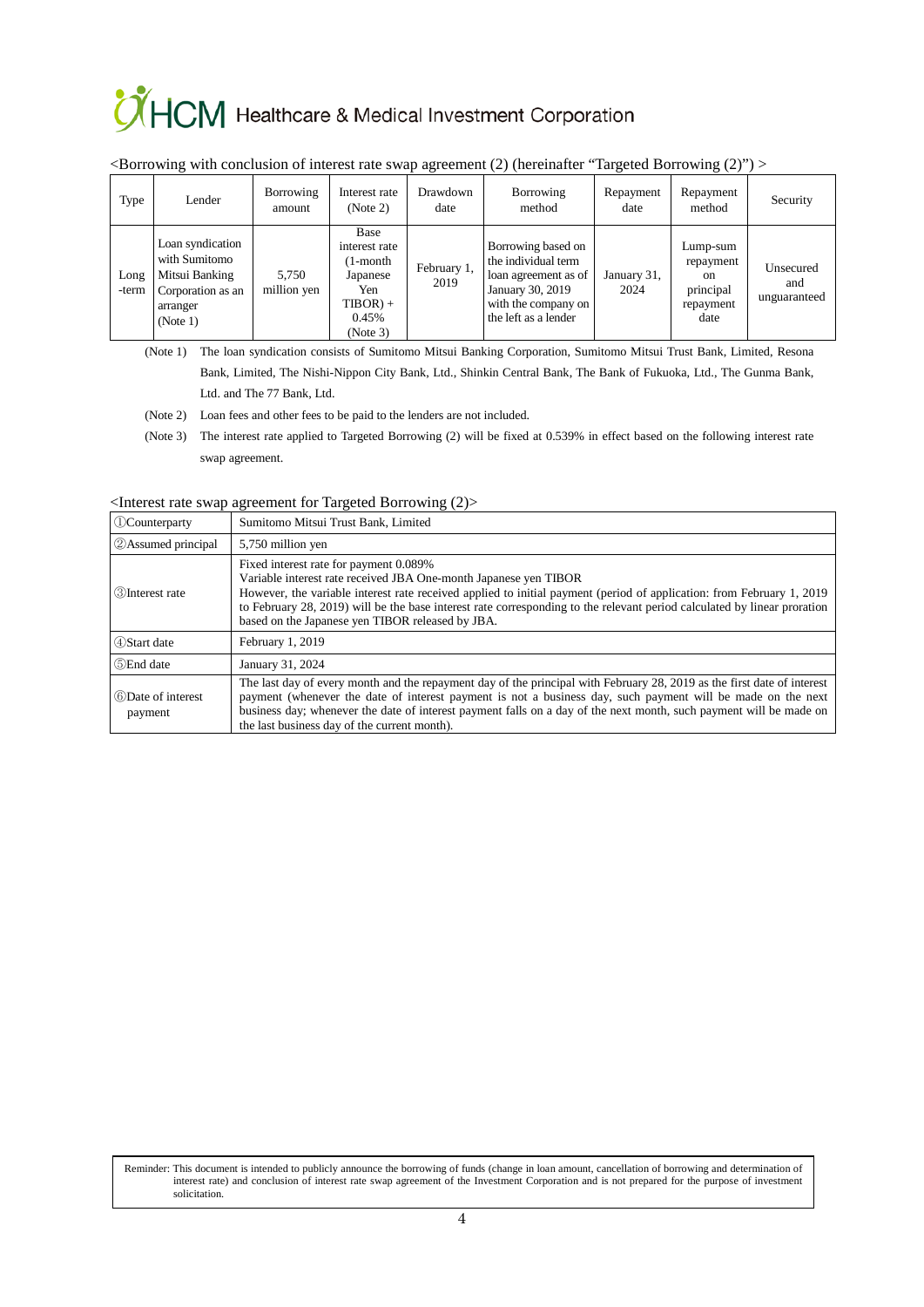# CHCM Healthcare & Medical Investment Corporation

#### Ⅲ. Status of loans after the Borrowing and Refinancing

The indicators after the Borrowing and Refinancing (Note 1) announced in "Part II Reference Information/II. Supplementary Information on Reference Document/6. Investment Highlight/(4) Promotion of Stable Financial Operation and Distribution Policy Contributing to the Enhancement of Unitholder Value/(ii) Financial Highlights" of the securities registration statement submitted on January 11, 2019 will be updated as follows.

|                                                           | Before change     | After change      |
|-----------------------------------------------------------|-------------------|-------------------|
| $LTV$ (Note 2)                                            | 50.8%             | 48.5%             |
| Total borrowing amount                                    | 34.45 billion yen | 32.45 billion yen |
| Ratio of long-term loans payable<br>(Note 3)              | 74.7%             | 76.3%             |
| Ratio of borrowings with fixed<br>interest rates (Note 4) | 94.2%             | 96.9%             |
| Average remaining terms to maturity<br>(Note 5)           | 3.0 years         | 3.0 years         |

(Note 1) "Borrowing" refers to the borrowing based on the individual term loan agreement as of January 30, 2019 and "Refinancing" refers to the borrowing based on the individual term loan agreement as of January 29, 2019 for the repayment of 1 billion yen of short-term loans payable due for repayment on January 31, 2019. For details of each borrowing, please refer to "Notice Concerning Borrowing of Funds, Loan Prepayment and Obtainment of JCR Social Loan Evaluation" dated January 11, 2019 and "I. Borrowing of Funds" above.

(Note 2) LTV after the Borrowing and Refinancing is calculated using the following formula.

LTV=Total amount of borrowings after the Borrowing and Refinancing (32.45 billion yen (A))/(total assets as of the end of the fiscal period ended July 2018 (42.43 billion yen) + amount of new funds borrowed through the Borrowing (11.75 billion yen) amount of existing funds borrowed to be repaid through the Refinancing (1 billion yen\*) + amount of new funds borrowed through the Refinancing (1 billion yen) + amount of proceeds from the Offering (12.68 billion yen\*\*) + tenant leasehold and security deposits for the assets acquired in the 8th fiscal period (0.05 billion yen<sup>\*\*\*</sup>)

(A) Total amount of borrowings after the Borrowing and Refinancing = total amount of borrowings as of the end of the fiscal period ended July 2018 (20.7 billion yen) + amount of funds borrowed through the Borrowing (11.75 billion yen) - amount of existing funds borrowed to be repaid through the Refinancing (1 billion yen) + amount of new funds borrowed through the Refinancing (1 billion yen)

\*The amount of existing funds borrowed to be repaid through the Refinancing refers to 1 billion yen of short-term loans payable due for repayment on January 31, 2019.

\*\*The amount of proceeds from the Offering refers to the total amount (12.68 billion yen) of the upper limit of proceeds in public offerings and proceeds from the issuance of new investment units through third-party allotment.

\*\*\*Tenant leasehold and security deposits for the assets acquired in the 8th fiscal period refers to the tenant leasehold and security deposits for "Hanakotoba Minami" and "Hanakotoba Miura" acquired in the 8th fiscal period (0.05 billion yen).

(Note 3) The ratio of long-term loans payable is calculated using the following formula and by assuming the status of borrowing as of February 1, 2019.

Ratio of long-term loans payable = total amount of long-term loans payable after the Borrowing and Refinancing (24.75 billion yen (A)) / total amount of borrowings after the Borrowing and Refinancing (32.45 billion yen (B))

(A) Total amount of long-term borrowings after the Borrowing and Refinancing = total amount of long-term loans payable as of the end of the fiscal period ended July 2018 (19.7 billion yen) + amount of new funds borrowed through the Borrowing (11.75 billion yen) - amount of long-term loans payable to be repaid within one year after the Refinancing (6.7 billion yen) + amount of new funds borrowed through the Refinancing (1 billion yen) - amount of funds borrowed due for repayment on January 31, 2020 among the amount of new funds borrowed through the Refinancing (1 billion yen)

(B) Total amount of borrowings after the Borrowing and Refinancing = total amount of borrowings as of the end of the fiscal period ended July 2018 (20.7 billion yen) + amount of new funds borrowed through the Borrowing (11.75 billion yen) - amount of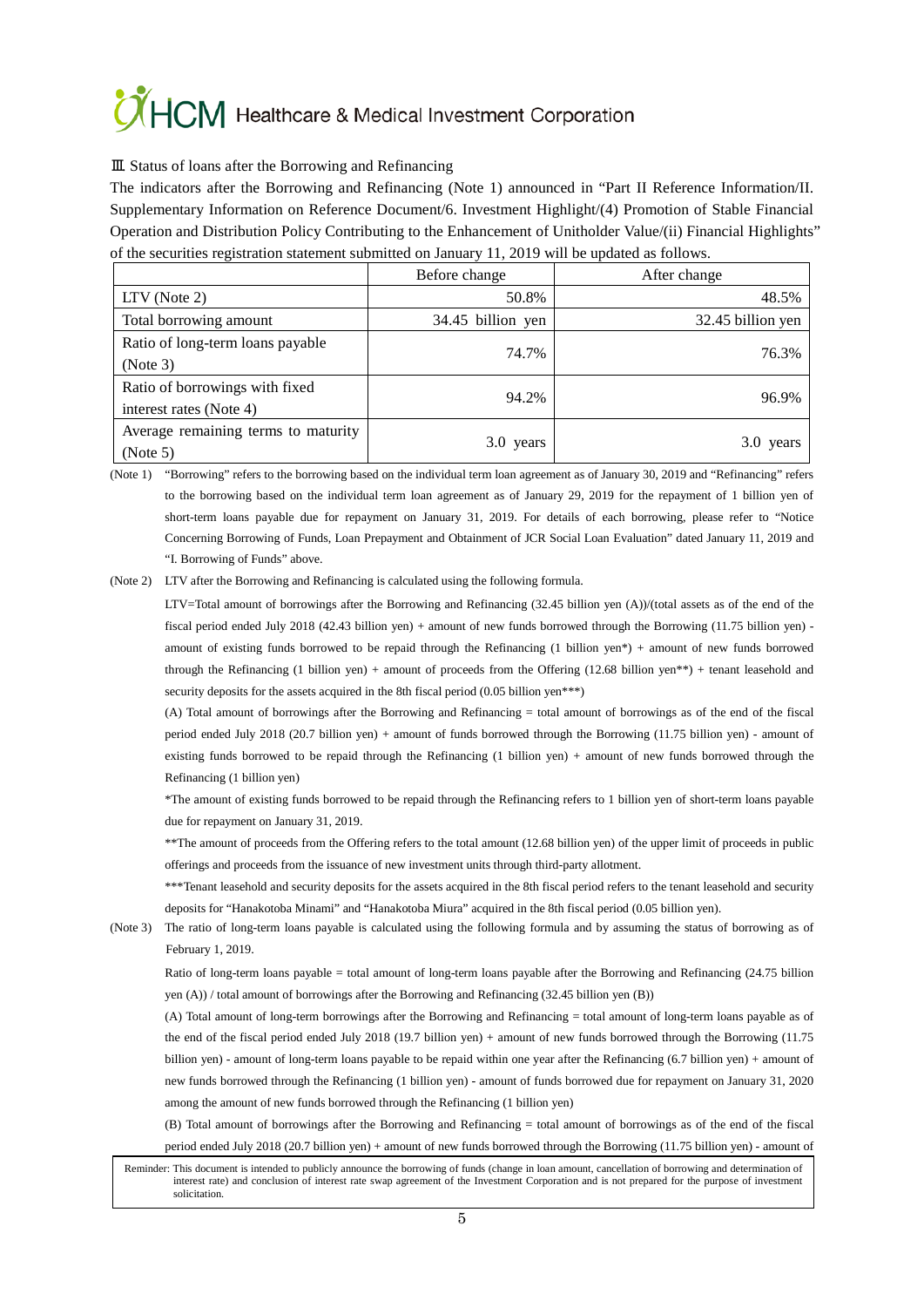### HCM Healthcare & Medical Investment Corporation

existing funds borrowed to be repaid through the Refinancing (1 billion yen) + amount of new funds borrowed through the Refinancing (1 billion yen)

(Note 4) Ratio of borrowings with fixed interest rates is calculated using the following formula.

Ratio of borrowings with fixed interest rates = total amount of borrowings with fixed interest rates after the Borrowing and Refinancing (31.45 billion yen (A)) / total amount of borrowings after the Borrowing and Refinancing (32.45 billion yen (B))

(A) Total amount of borrowings with fixed interest rates after the Borrowing and Refinancing = total amount of borrowings with fixed interest rates as of the end of the fiscal period ended July 2018 (19.7 billion yen) + total amount of borrowings with fixed interest rates (including borrowings for which interest rate swap agreements have been concluded and interest rates have been fixed) (11.75 billion yen) among the amount of new funds borrowed through the Borrowing and Refinancing

(B) Total amount of borrowings after the Borrowing and Refinancing = total amount of borrowings as of the end of the fiscal period ended July 2018 (20.7 billion yen) + amount of new funds borrowed through the Borrowing (11.75 billion yen) - amount of existing funds borrowed to be repaid through the Refinancing (1 billion yen) + amount of new funds borrowed through the Refinancing (1 billion yen)

(Note 5) Average remaining terms to maturity is the weighted average of the period until the repayment date indicated in the loan agreement as of February 1, 2019 (including the amount of new funds borrowed through the Borrowing and the amount of new funds borrowed through the Refinancing but excluding the amount of existing funds borrowed to be repaid through the Refinancing) based on the amount of funds borrowed after the Borrowing and Refinancing.

| Status of interest-bearing debt after the Borrowing and Refinancing | (Unit: million yen)                                  |               |               |         |
|---------------------------------------------------------------------|------------------------------------------------------|---------------|---------------|---------|
|                                                                     |                                                      | Before the    | After the     |         |
|                                                                     |                                                      | Borrowing and | Borrowing and | Change  |
|                                                                     |                                                      | Refinancing   | Refinancing   |         |
|                                                                     | Short-term loans payable (Note)                      | 2,750         | 1,000         | (1,750) |
|                                                                     | Current portion of long-term loans<br>payable (Note) |               |               |         |
|                                                                     | Long-term loans payable (Note)                       | 19,700        | 31,450        | 11,750  |
|                                                                     | Total borrowings                                     | 22,450        | 32,450        | 10,000  |
|                                                                     | Investment corporation bonds                         |               |               |         |
|                                                                     | Total borrowings and investment                      | 22,450        | 32,450        | 10,000  |
|                                                                     | corporation bonds                                    |               |               |         |
|                                                                     | Other interest-bearing debts                         |               |               |         |
| Total interest-bearing debts                                        |                                                      | 22,450        | 32,450        | 10.000  |

#### Status of interest-bearing debt after the Borrowing and Refinancing (Unit: million yen)

(Note) Short-term loans payable are those for which the period to the repayment day is one year or less, and current portion of long-term loans payable is those due for repayment within one year among those for which the period to the repayment day is over one year. Long-term loans payable are those that are not due for repayment within one year among those for which the period to the repayment day is over one year. "Before the Borrowing and Refinancing" indicates the balance as of today and "After the Borrowing and Refinancing" indicates the amount reflecting the change due to the Borrowing and Refinancing within the balance as of today.

| Lender                              | <b>Borrowings</b> | Share $(\%)$ |  |
|-------------------------------------|-------------------|--------------|--|
|                                     | (million yen)     |              |  |
| Sumitomo Mitsui Banking Corporation | 12,050            | 37.1         |  |
| Sumitomo Mitsui Trust Bank, Limited | 5,450             | 16.8         |  |
| Resona Bank, Limited                | 2,700             | 8.3          |  |
| Nippon Life Insurance Company       | 2,600             | 8.0          |  |
| The Nishi-Nippon City Bank, Ltd.    | 1,750             | 5.4          |  |

#### List of lenders after the Borrowing and Refinancing